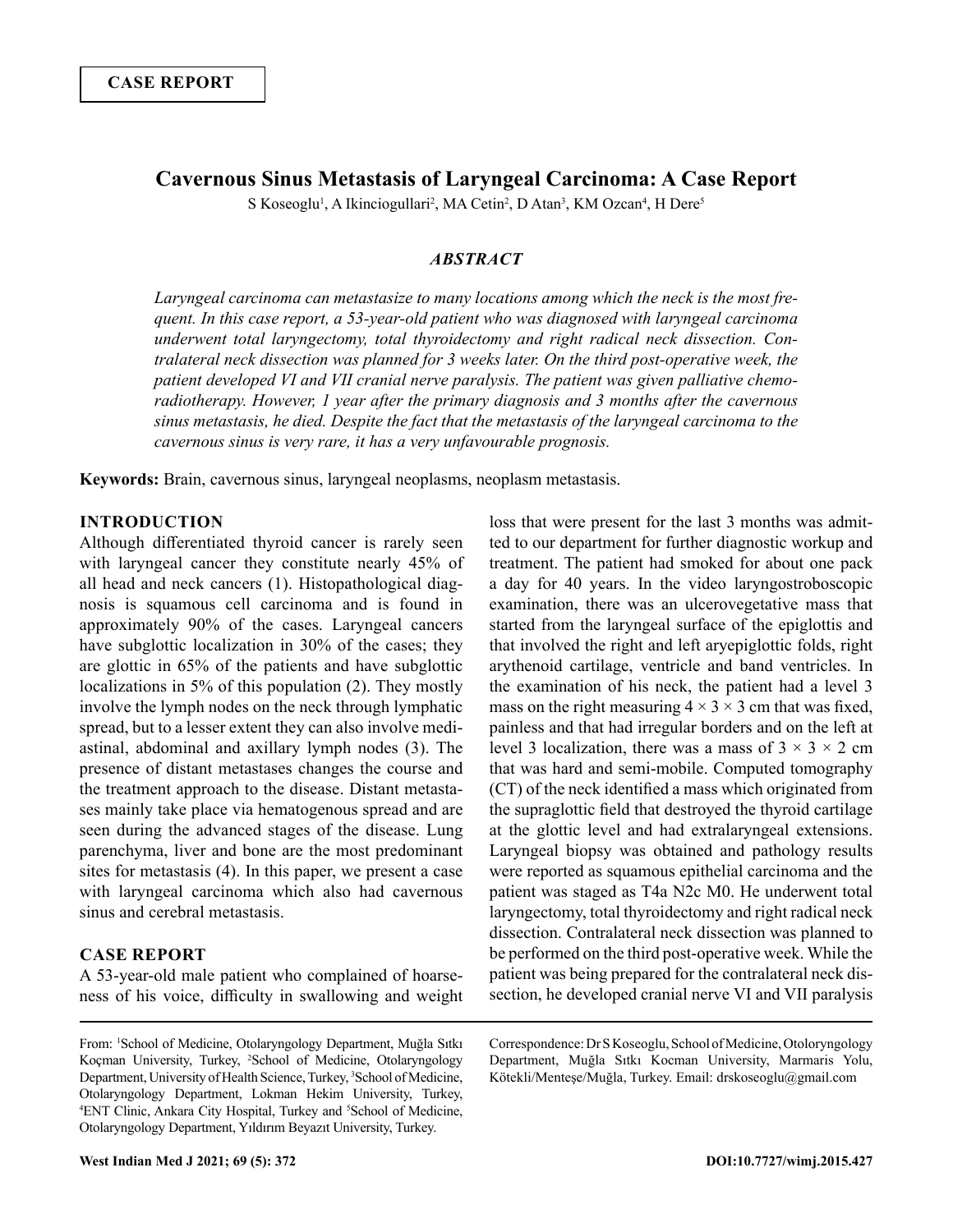(Fig. 1). On his maxillofacial CT, the patient had a mass extending to the right cavernous sinus while surrounding the internal carotid artery that correlated with a metastasis (Fig. 2). Cranial magnetic resonance imaging (MRI) examination identified a mass that resulted in the thickening of the duramater on the right temporal lobe which filled the cavernous sinus and surrounded the internal carotid artery by 180° while extending to the geniculate ganglion (Fig. 3). As the patient had cerebral and cavernous sinus metastasis, Varian Trilogy equipment was used



Fig. 1: Inward gaze limitation of the right eye and facial asymmetry.



Fig. 2: Paranasal sinus computerized tomography shows destruction of the right sphenoid wing and involvement of the right cavernous sinus.

to administer a total dose of 3000 cGy radiotherapy at 10 fractions to the whole brain, right sphenoid area and the right jugular lymph node area. Cranial and maxillofacial tomographies that were obtained following radiotherapy showed an increase in the size of the metastatic field inside the cavernous sinus (Fig. 4). Contralateral neck dissection was not performed, and palliative chemotherapy was administered. The patient died nearly 1 year after establishing the diagnosis and 3 months after the identification of cavernous sinus metastasis.

# **DISCUSSION**

For squamous cell carcinomas of the head and neck, distant metastasis rate is around 9%–11%, and intracranial metastasis rate is 2%–8% (5, 6). In a large series of 5141 patients with head and neck cancers studied in the Netherlands, intracranial metastasis rate was reported as 0.4% (7). Intracranial metastases of squamous cell carcinomas are usually in the form of a single foci. Multiple cerebral metastases are less often seen (8).



Fig. 3: (a) Gadolinium cranial MRI T1 coronal section shows contrast enhancing mass within the right cavernous sinus (marked with white arrows). (b) T2 axial section shows a mass surrounding the internal carotid artery from the anterior and resulting in the thickening of the right temporal dura.



Fig. 4: (a and b) Cranial vs maxillofacial tomography of the massive metastatic mass extending to middle fossa and obliterating the right nasal cavity and paranasal sinuses on axial and coronal planes.